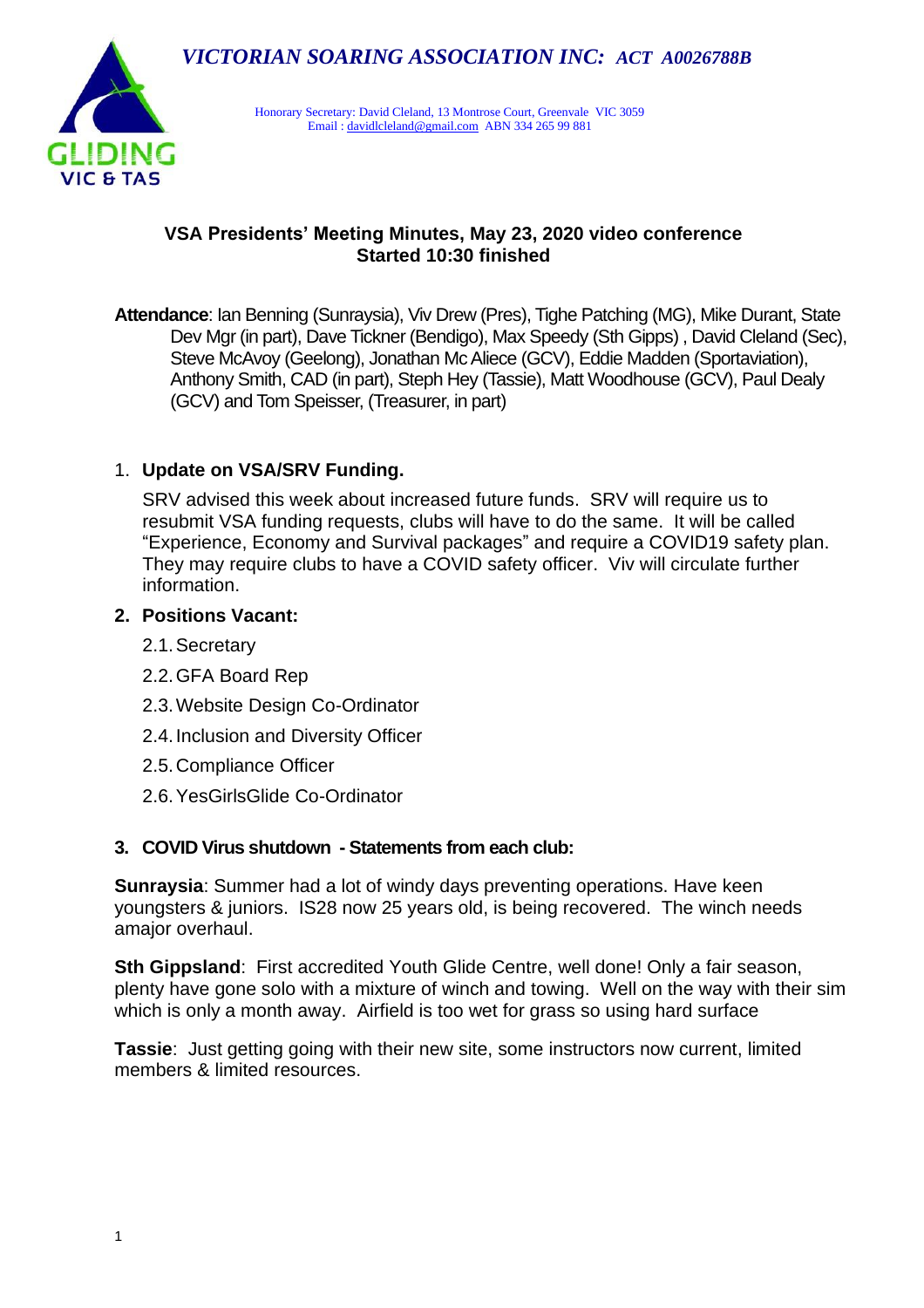# *VICTORIAN SOARING ASSOCIATION INC: ACT A0026788B*



Honorary Secretary: David Cleland, 13 Montrose Court, Greenvale VIC 3059 Email [: davidlcleland@gmail.com](mailto:davidlcleland@gmail.com) ABN 334 265 99 881

**GCV**: Summer impacted by smoke, usual international contingent mainly from the UK. Had assistance from one of the UK guys is helping members post solo. There is now a junior contingent at GCV and seem to be 'sticking' around.

COVID risk: Benalla is COVID free but there is a risk with the Melbourne members, so very limited operations at present. Most of the committee members are working and have had little time away from their work

**Beaufort**: Slow summer, 3 clubs at BM working harmoniously together and instructors have mostly current and members are starting to fly again. We have done some 2 seater flying , two up.

**Melb Gliding**: Positive, daily ops at BM working well with COVID, had a Tocumwal event that went well, NSG: keeping members is the risk.

**Geelong**: Went to Narromine, got a lot of pilots to solo, cut short by fires, good participation at Horsham week, 3 BM clubs working effectively at the Marsh.

**Bendigo:** Had a good summer, increased member numbers, successful open days**,**  looking at more infrastructure such as hangars and an east/West RW. Looking a Junior gliding accreditation. COVID has slowed things down but keeping in contact with members. Tug down for maintenance.

#### 4. **Anthony Smith, Chair of Airworthiness, start up after COVID**:

First concern is airworthiness and it is the F2 season, so perceived pressure in getting gliders ready which can lead to mistakes. We get one flight a year with a flight control not connected. When re starting don't let any distractions affect DI's etc. The AN 179 advice on disinfecting cockpits which will result in minimal infection risks. An update will be released next week. However no information is available on long term effects on harnesses or parachutes. Further info on specialized chemicals to use will be forthcoming. Tug 100hr/12month overhaul extension not going well with CASA but would like to present a case so let Anthony know.

#### 5. **The state of Coaching in Victoria** (Mike Durrant):

Updated the coaching list around the country. Introduced the new silver coaching rating and want to get instructors to this level, WIP. Next step gold rating. The % of instructors in Victoria who are silver instructors is low and needs to be increased and is 1 to 96 members for silver and 1 to 36 for a coach. The GPC syllabus is being reviewed and will be updated. Coaching courses will be set up but will take quite a long time. Mike will require assistance and a request will be sent out. The main aim is retention and growth going from solo to initial X country and then getting hooked on X country.